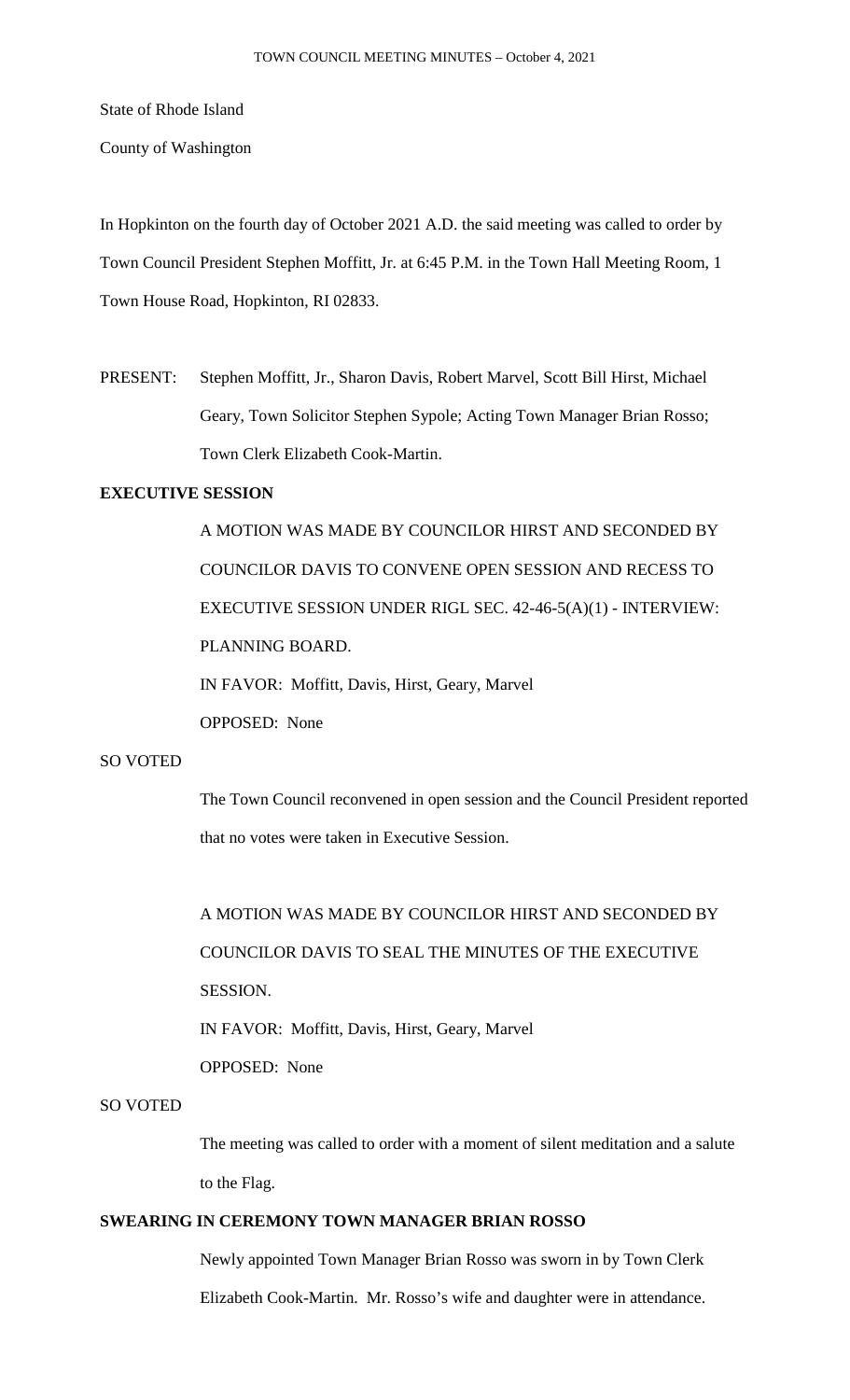Mr. Rosso stated that it was an honor to be appointed as the Town Manager and he would do the best of his ability to assist the Council and to manage the operations of the town.

#### **CONSENT AGENDA**

The Town Council Meeting Minutes of September 20, 2021 were removed from the Consent Agenda.

A MOTION WAS MADE BY COUNCILOR HIRST AND SECONDED BY COUNCILOR GEARY TO APPROVE THE CONSENT AGENDA AS FOLLOWS: Approve abatement due to a 2021 Motor Vehicle tax adjustment submitted by the Tax Assessor. IN FAVOR: Moffitt, Davis, Hirst, Geary, Marvel OPPOSED: None

# SO VOTED

Councilor Hirst noted that at the bottom of page 13 it states ATO and should just be TO in the motion to adjourn.

A MOTION WAS MADE BY COUNCILOR HIRST AND SECONDED BY COUNCILOR MARVEL TO APPROVE THE TOWN COUNCIL MEETING MINUTES OF SEPTEMBER 20, 2021 WITH THE AMENDMENT. IN FAVOR: Davis, Hirst, Geary, Marvel OPPOSED: None ABSTAIN: Moffitt

#### SO VOTED

# **TOWN SOLICITOR REPORT**

Town Solicitor Stephen Sypole provided an update regarding the Potter Hill Mill/Dam receivership, noting that he had discovered that the mill property and the dam were in receivership which was being overseen in the Superior Court with Attorney John Dorsey having been appointed the Receiver. For all intents and purposes, this meant that Attorney Dorsey is the owner of the property and anything that is done with this property has to go through him and ultimately through the Superior Court Judge that is overseeing the receivership. Attorney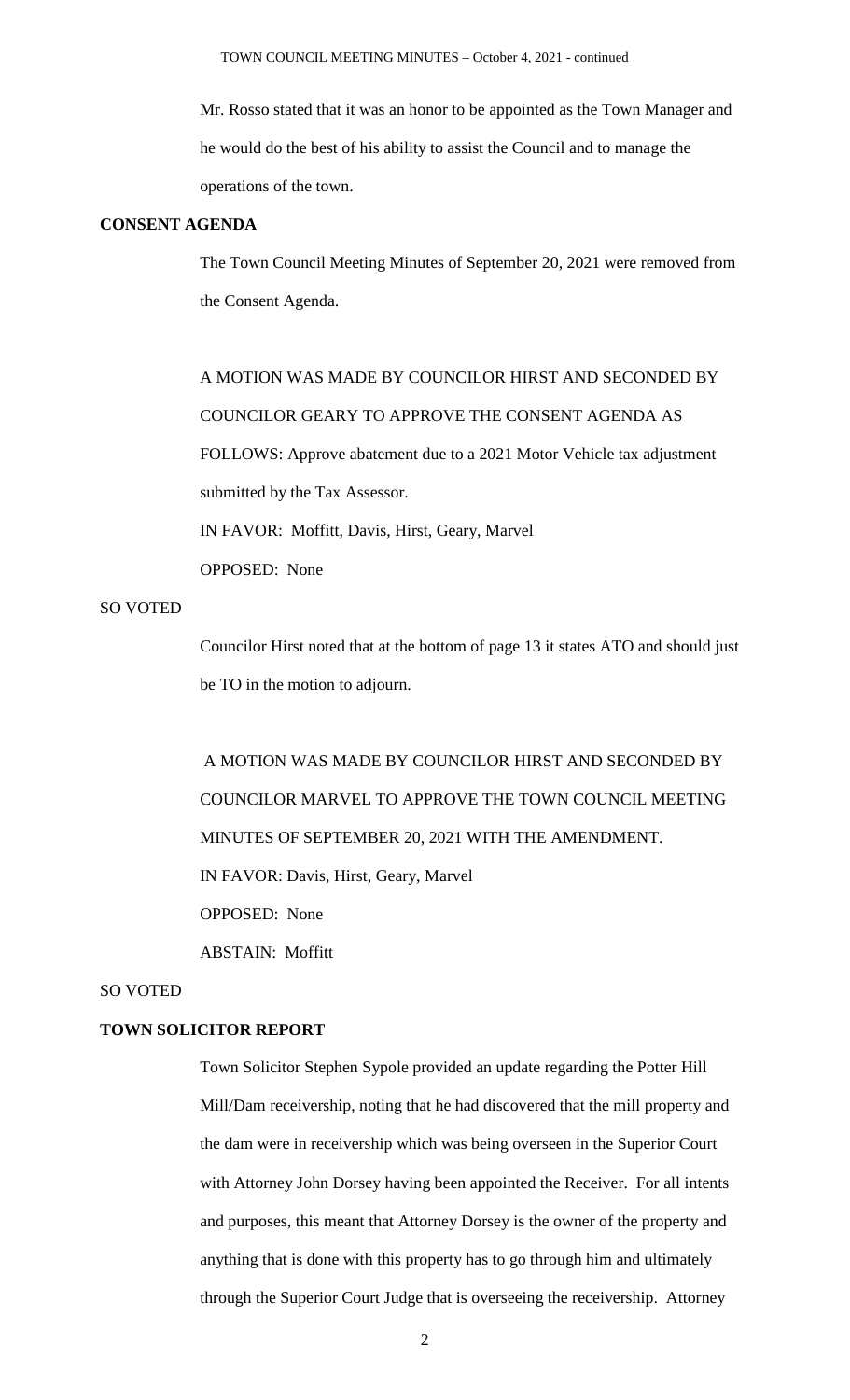Dorsey's letter and a review of the Court's records show that no decision has been made as to what to do with the dam and Westerly's priority is taking down the mill buildings. Solicitor Sypole indicated that the dam removal was not imminent and not necessarily something that was going to happen.

Councilor Geary noted that there were water turbines under the mill building. Councilor Davis believed the permitting process had to occur in October of this year in order to receive approval for the removal project to commence in July of 2022. She wondered what permitting they were considering and if any of that permitting had to do with the dam or whether it was all concerning the mill; if it had anything to do with the dam then the Receiver needed to know about it. Solicitor Sypole noted that the article that recently appeared in the Westerly Sun indicated that individuals on the Town's staff who were trying to move this project along, were not on the same page with the Receiver nor the Westerly Town Council. Solicitor Sypole believed everything first had to go through the Receiver and the Superior Court in order to be approved. Councilor Hirst noted that he had spoken with Mr. Richard DelFino of the Governor's Office and Westerly Town Council President Sharon Ahern and had sent an email to Mr. DelFino who forwarded it to the Department of Health and also to the Department of Environmental Management. Ms. Ahern indicated that Mr. Rooney, the Town Manager who just resigned, actually signed some paperwork without the authority of the Town Council. Councilor Hirst did not believe the Westerly Town Council had taken a stand regarding the removal of the dam. Council President Moffitt indicated that at 5:30 p.m. this evening the Westerly Town Council met with the Receiver and Council President Ahern addressed this same issue. She said that there was a long way to go and no decision would be made until they knew every option. Councilor Davis noted that Westerly did vote to spend \$400,000 to take the mill down. Council President Moffitt indicated that the Receiver said that they wanted the Town of Westerly to chip in to help clean up the mill because it would take away a dangerous place and increase the value of the property, so the Receiver could maximize creditor payments. As far as the dam is concerned, they do not have a definite direction on which way to go. The Receiver indicated that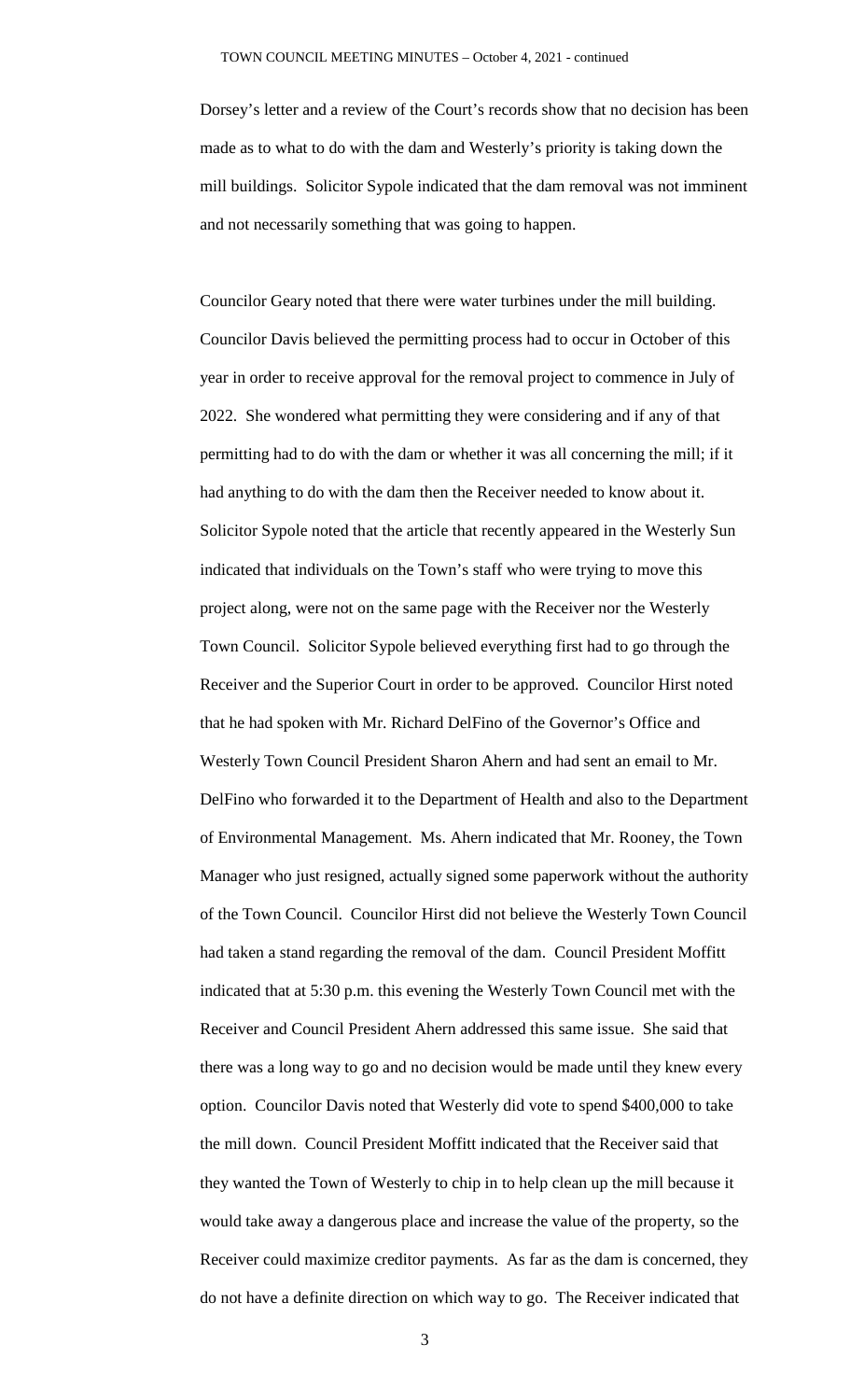Westerly could or could not move forward with the dam removal. Councilor

Davis still recommended that they send out a letter which was agreed to by all

Councilors. Solicitor Sypole indicated that he has known the Receiver for many

years and felt that Attorney Dorsey was easy to work with. It was agreed that the

Council would invite Mr. Dorsey to attend a Council meeting so that they could

ask him questions. Councilor Davis read a draft letter that she had prepared:

#### Dear Mr. John Dorsey:

Listed below is an update of the Potter Hill Dam situation from the Hopkinton Town Council's perspective. Please review and let us know if you can attend our next Town Council's meeting on October 18, 2021 at 7:00 pm to explain what you think are the next steps in this situation.

Potter Hill Dam Update 09/29/2021

- 1. The Town of Westerly applied for and received a grant from NOAA to take down the Potter Mill and the Potter Hill Dam. They are in year two of this grant. If they want to take down the dam by July 2022, they are scheduling to begin the permitting process in the month of October 2021.
- 2. Hopkinton and Westerly recently concluded a well survey of potential properties that could be negatively affected by the Potter Hill Dam coming down and causing the water level of the Pawcatuck River to drop up to six and a half feet. There were 126 responses. There is considerable concern that many current wells will run dry.
- 3. Since the NOAA grant is not large enough to cover the total cost of replacement wells for such a large number of properties, Hopkinton has requested the Potter Hill Dam project to help determine potential funding from other agencies or reconsider other alternatives to taking the dam down.
- 4. At this point, members of the Hopkinton Town Council have spoken with the new Westerly Town Manager about not taking any immediate action that would negatively affect the properties above and below the Potter Hill Dam. However, the Westerly Town Council has voted funds to take down the Potter Mill building and clean up the site.
- 5. As the court appointed receiver of the Potter Mill and Potter Hill Dam properties, we acknowledge that you have legal control over these properties and we are asking you for your opinion of what should be the next steps and timing in this situation.

Thank you for your cooperation.

Councilor Hirst felt that they should stress that unlike Westerly which has a municipal water system, Hopkinton only has private driven wells, dug wells and points and drinking water sources for Hopkinton need to be bolstered and maintained. Council President Moffitt advised that this letter was only to reach out to the Receiver to put him on notice that they would like interaction with him and they wanted him to know what was going on. Solicitor Sypole suggested that he would be happy to communicate with Mr. Dorsey to help make whatever arrangements were needed. A MOTION WAS MADE BY COUNCILOR DAVIS AND SECONDED BY

COUNCILOR MARVEL TO SEND THE LETTER TO THE RECEIVER, JOHN DORSEY.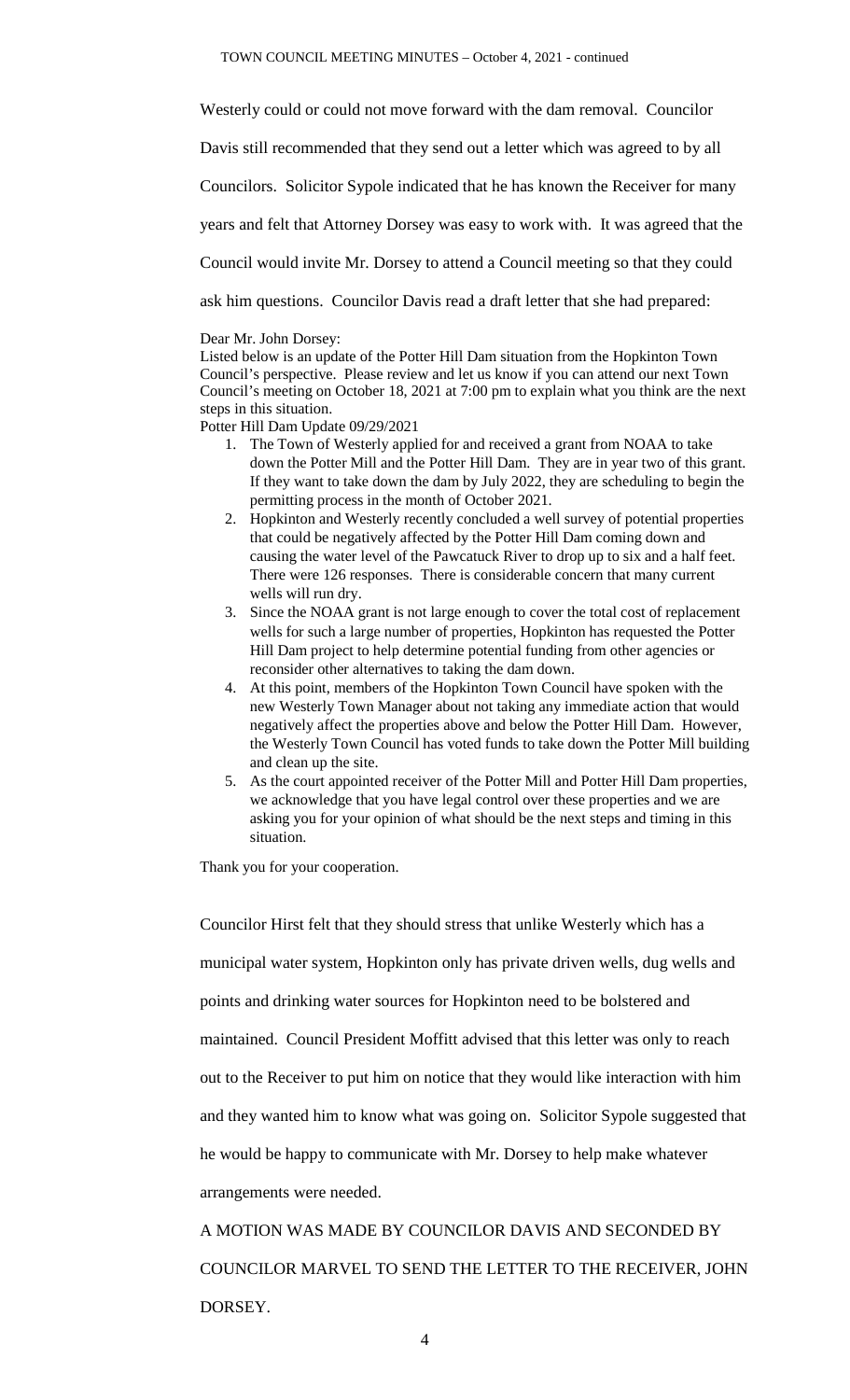IN FAVOR: Moffitt, Davis, Hirst, Geary, Marvel

OPPOSED: None

#### SO VOTED

#### **OLD BUSINESS**

#### **DECISION RE: PROPOSED AMENDMENT TO CHAPTER 20**

This matter had been scheduled to discuss, consider and vote on a motion to either approve or reject an amendment to Chapter 20. Traffic and Motor Vehicles to add Article IV relating to the use of recreational vehicles, introduced and sponsored by Councilor Marvel following completion and closing of the public hearing on September 20, 2021.

A MOTION WAS MADE BY COUNCILOR HIRST AND SECONDED BY

COUNCILOR MARVEL TO APPROVE THE AMENDMENT TO CHAPTER

20. TRAFFIC AND MOTOR VEHICLES, TO ADD ARTICLE IV RELATING

# TO THE USE OF RECREATIONAL VEHICLES.

IN FAVOR: Moffitt, Davis, Hirst, Geary, Marvel

OPPOSED: None

#### SO VOTED

The ordinance amendment follows:

Chapter 20 Traffic and Motor Vehicles, Article IV.

# **ARTICLE IV – RECREATIONAL VEHICLES**

# **Section 20-66. Recreational Vehicles Defined**

"Recreational vehicle" means a motor vehicle, including minibikes, dirt bikes, and snowmobiles, designed to travel over unimproved terrain and which has been determined by the division of motor vehicles as unsuitable for operation on the public way and not eligible for registration for such use. This shall not be construed to include golf mobiles or golf carts, riding lawn mowers, or garden tractors, which are not registered as farm vehicles, but shall include any three (3) wheel driven vehicle and any other four (4) wheel driven vehicle, regardless of type or design, including all classes of all-terrain vehicles.

#### **Section 20-67. Certain Uses Prohibited**

Recreational vehicles are strictly prohibited from public streets, public parks, or any walkway, trail, grassy area, field, forest, or in any area within the Town where motor vehicles are not allowed, and shall not be operated, driven, caused to be driven, walked, or parked on public streets, public parks, or any walkway, trail, grassy area, field, forest, or in any area within the Town where motor vehicles are not allowed, or within the boundaries of any public park, or within the boundaries of any property of the Hopkinton Land Trust (HLT).

## **Section 20-68. Riding on Private Property**

No person shall operate any recreational vehicle upon any property or premises owned by another person without the consent in writing of the owner of the property or premises.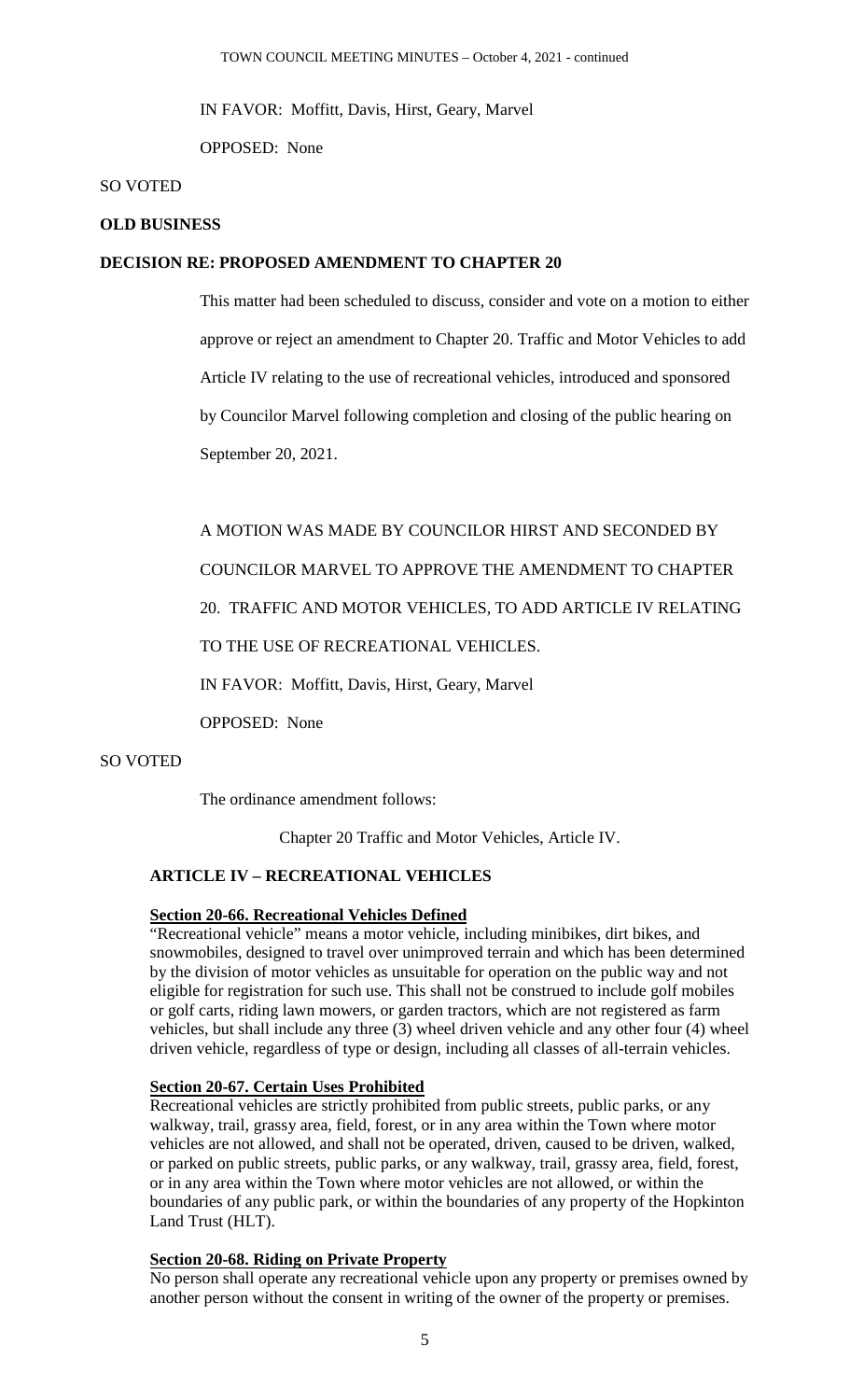#### **Section 20-69. Violations and Penalties**

Any violator of Section 20-67 or 20-68 shall be subject to a fine of \$100 for a first offense, \$200 for a second offense, and \$300 for each offense thereafter. Any vehicle used in violation of this ordinance shall be impounded at the owner's expense and shall not be released until all fees have been paid and/or court action has been completed. Violators will be responsible for the cost of all necessary environmental remediation. The Municipal Court has jurisdiction over violations of this section.

#### **Section 20-70. Eluding a Police Officer**

No person operating any recreational vehicle in violation of this article shall elude any police officer upon being signaled to stop or upon being told to stop. This section shall apply upon the occurrence of any lawful act by a police officer in telling or signaling any vehicle operator to stop by any oral statement, siren, flashing lights, hand signal, or other signal. This shall apply whether the police officer ordering or signaling the stop is in a vehicle or on foot. This section is intended to prohibit acts to elude a police officer, including acts consisting of increasing speed, changing directions, turning lights off, or taking similar steps to avoid or escape apprehension. Any person in violation of this section shall be subject to an additional penalty of \$200.

#### **Section 20-71. Severability**

If any provision of this article is held invalid by a court of competent jurisdiction, the remaining provisions shall not be affected thereby. The invalidity of any section of this article shall not affect the validity of the remains of the article.

# **Section 20-72. Exceptions**

This ordinance shall not apply to any employee or agent of the Town or HLT or any other local, state, or federal government official or first responder, including authorized members of any fire district or ambulance company, while engaged in the actual performance of his or her duties, nor to any vehicles and/or equipment used by vendors who are under contract with the Town or HLT to provide goods or services or to persons that otherwise have the written permission of the Town or HLT for the use or operation of a recreational vehicle.

This amendment would take effect upon passage. All other sections of Chapter 20 are to remain in full force and effect.

# **NEW BUSINESS**

# **BID AWARD RE: CRANDALL FIELD PLAYGROUND IMPROVEMENTS PROJECT**

This matter was scheduled to discuss, consider and possibly vote to award the bid

for the Crandall Field Playground Improvements Project to Yard Works, Inc.

Town Manager Brian Rosso reported that in 2020 they had received a grant from

DEM and the town had funded 20% of this project incrementally over 2020 and

2021 through the CIP. The RFP was for the drainage and landscaping work and

they received two bids; Mr. Lamphere's recommendation was for Yard Works,

Inc. which was significantly cheaper than the other bid. He noted that the Town

already had a working relationship with Yard Works as they had worked on the

Langworthy Field project. Town Planner Jim Lamphere reiterated that they had

received two bids, with the low bid being \$114,986.50 and the other being

\$142,961.75; these bids being for the base bid and five alternates which was

broken down that way to provide the town flexibility to choose what things the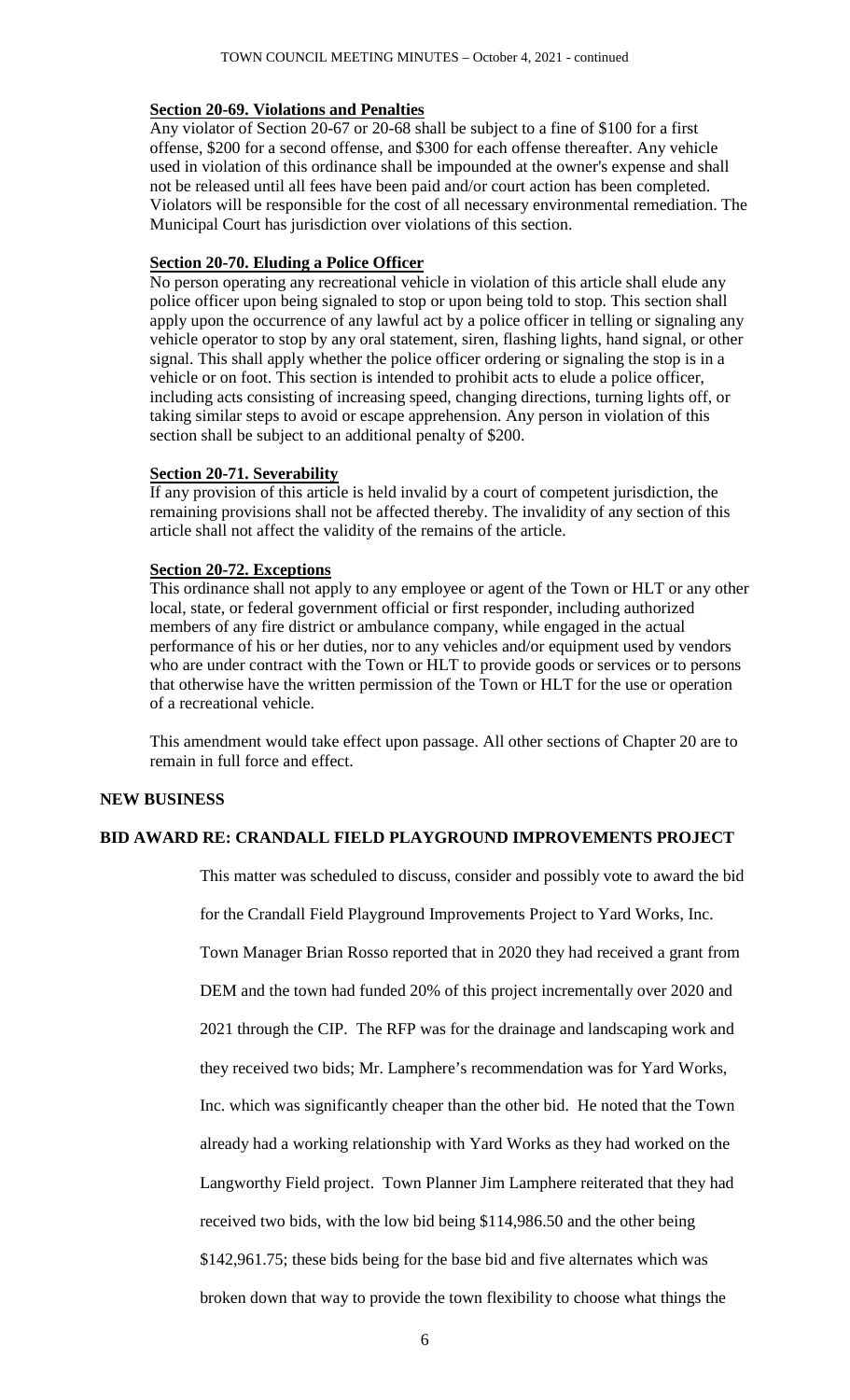town staff might be able to do because they have to come up with a match for the grant that they received. Town staff has already demolished the tennis court and old playground and the access road was rough graded in. Mr. Lamphere suggested that they wish to have this project completed as soon as possible in order to be able to plant grass in the growing season. He noted that the plan was to send out another RFP for the playground itself, hopefully this fall, but if not, in the spring.

Councilor Geary questioned whether this playground would be handicap accessible and Mr. Lamphere indicated yes, that was factored into the initial grant that was applied for; there would be accessible playground components.

A MOTION WAS MADE BY COUNCILOR DAVIS AND SECONDED BY COUNCILOR HIRST TO AWARD THE BID FOR THE CRANDALL FIELD PLAYGROUND IMPROVEMENTS PROJECT TO YARD WORKS, INC. IN FAVOR: Moffitt, Davis, Hirst, Geary, Marvel OPPOSED: None

#### SO VOTED

# **BOARDS & COMMISSIONS**

## **Resignation - Wood Pawcatuck Wild & Scenic Rivers Stewardship Council**

This matter had been scheduled to discuss, consider and possibly vote to accept the resignation of Elaine Caldarone from the Wood Pawcatuck Wild & Scenic Rivers Stewardship Council.

A MOTION WAS MADE BY COUNCILOR HIRST AND SECONDED BY COUNCILOR MARVEL TO ACCEPT THE RESIGNATION OF ELAINE CALDARONE FROM THE WOOD PAWCATUCK WILD & SCENIC RIVERS STEWARDSHIP COUNCIL WITH REGRET AND APPRECIATION. IN FAVOR: Moffitt, Davis, Hirst, Geary, Marvel OPPOSED: None

## SO VOTED

#### **Appointment - Wood Pawcatuck Wild & Scenic Rivers Stewardship Council**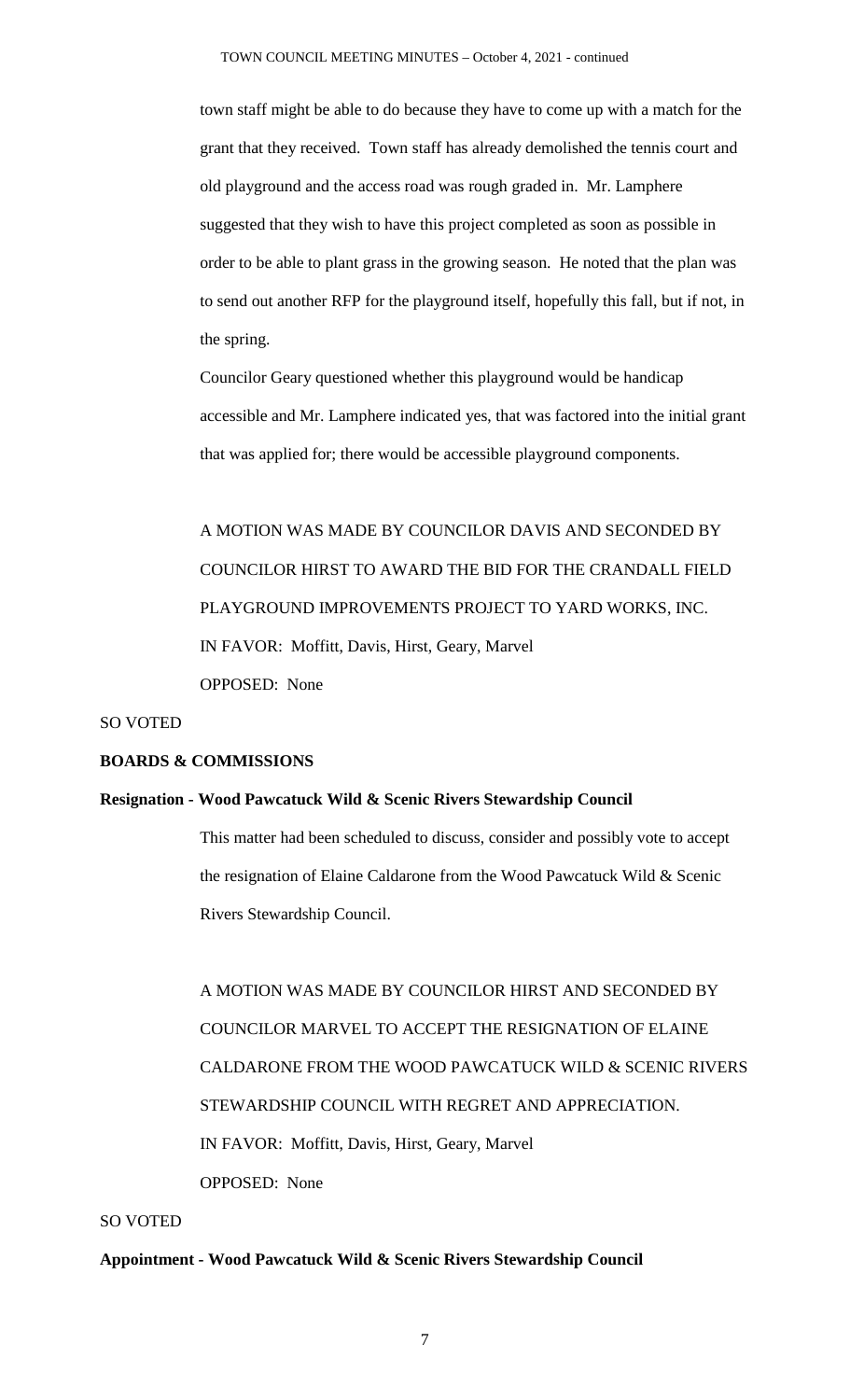This matter was scheduled to discuss, consider and possibly vote to appoint alternate Clifford Heil Jr. as representative to the Wood Pawcatuck Wild & Scenic Rivers Stewardship Council and post the alternate position vacancy.

Councilor Hirst felt that Mr. Heil was a very accomplished individual; however, had a hard time working with people and needed to be a better listener.

A MOTION WAS MADE BY COUNCILOR DAVIS AND SECONDED BY COUNCILOR MARVEL TO APPOINT ALTERNATE CLIFFORD HEIL JR. AS REPRESENTATIVE TO THE WOOD PAWCATUCK WILD & SCENIC RIVERS STEWARDSHIP COUNCIL AND POST THE ALTERNATE POSITION VACANCY. IN FAVOR: Moffitt, Davis, Marvel OPPOSED: Hirst, Geary

# MOTION CARRIED

#### **Resignation - Chariho School Committee**

This matter had been scheduled to discuss, consider and possibly vote to accept the resignation of David Stall from the Chariho School Committee and commence advertising of the vacancy.

Councilor Hirst believed that the treatment of Pastor David Stall was despicable and deplorable and he felt that the Chairman of the School Committee should be censured for her conduct of not putting items on the agenda as requested by Mr. Stall. He also stated that the School Committee was complicit in the treatment of Mr. Stall. Councilor Geary also admonished the School Committee for their treatment of Mr. Stall.

A MOTION WAS MADE BY COUNCILOR MARVEL AND SECONDED BY COUNCILOR DAVIS TO ACCEPT THE RESIGNATION OF DAVID STALL FROM THE CHARIHO SCHOOL COMMITTEE AND COMMENCE ADVERTISING OF THE VACANCY. IN FAVOR: Moffitt, Davis, Marvel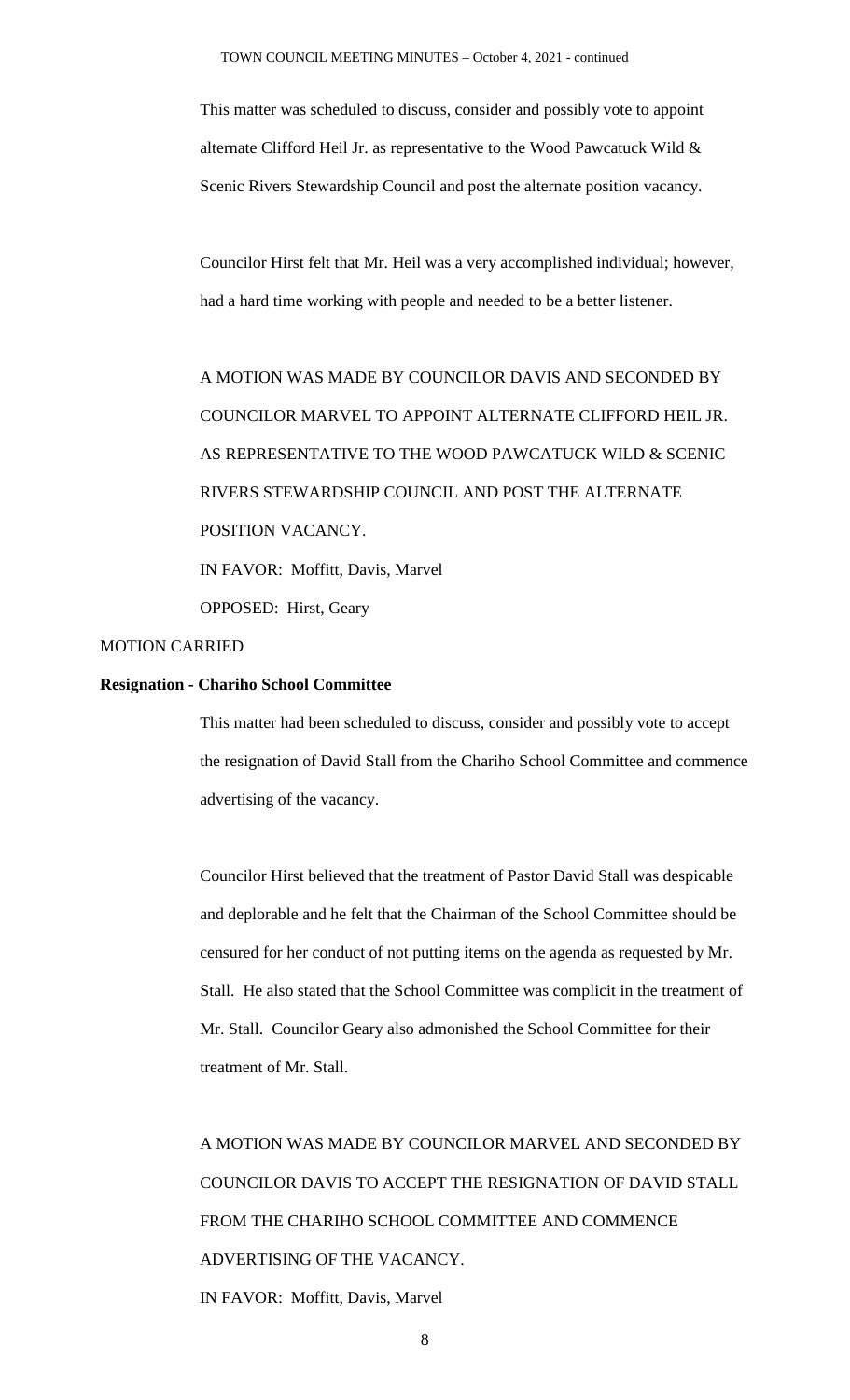#### OPPOSED: Hirst, Geary

#### MOTION CARRIED

Town Clerk Cook-Martin advised that she would assure that the vacancy was posted on the town website and advertise for applications to be submitted by October 19, 2021. Thereafter, they could hold interviews at the end of the month or in the beginning of November. Council President Moffitt also noted that he would not object to holding a special meeting for interviews. Councilor Hirst asked the Town Clerk to obtain party affiliations of any applicants.

#### **PUBLIC FORUM**

Clifford Heil of 211 Chase Hill Road advised Councilor Davis that her statement that Westerly had received grant money to take down the Potter Hill mill and the dam was incorrect; they only received grant money to take down the dam. Any money that Westerly has allocated for the mill was not part of the grant money. Councilor Davis indicated that the Town Council voted to spend money for the mill. Mr. Heil reiterated that the grant was only for the dam and not the mill. He noted that while listening to Westerly's presentation tonight there was an amendment of the agreement that they have with Fuss & O'Neill for the level of work that they are to conduct for years one and two. He believed Westerly has allocated or agreed upon, or were discussing tonight, agreeing on giving Fuss & O'Neill \$250,000 in support of pursuing the background research of taking down the dam. This is an amendment to an agreement that was signed last year. Mr. Heil noted that he was the only member of the Potter Hill Dam Information Committee who did not live on the river and he has been a dissenting voice on that committee. He noted that his goal was to try to be upfront, honest and straightforward with the data that is being received. He felt they should be very cautious on how they interpret some of this and noted that he had read a letter prepared by Representative Kennedy who referred to 100 properties that are going to cost One Million Dollars; as part of the Committee he noted that they have not come up with that conclusion. They have come up with a list of over 200 people that might be affected. They have not come to any conclusion about the number of people that are going to be affected; they are just trying to put all of the people that may possibly be affected on a list so that if there are any remediation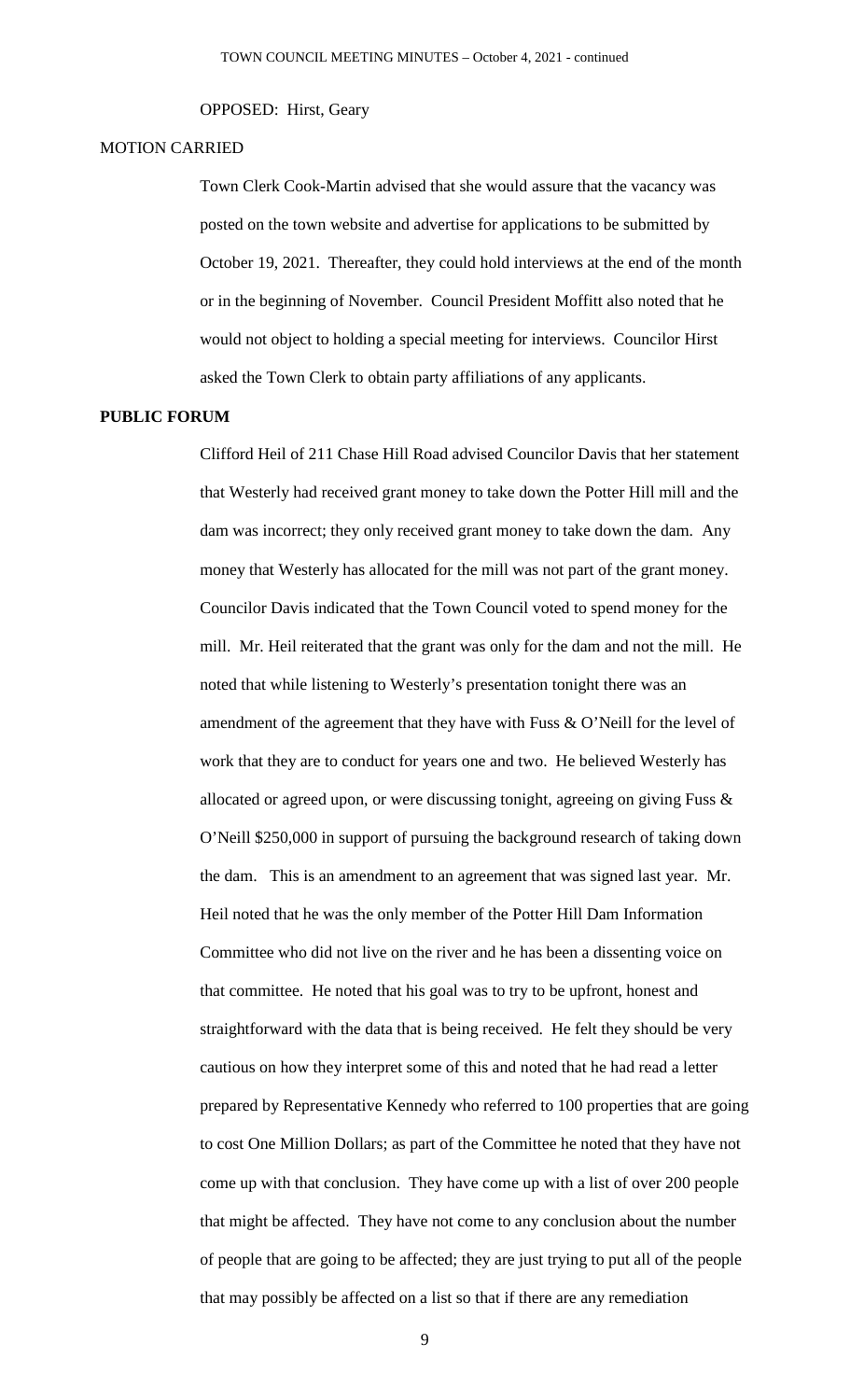procedures that occur everyone will be on the list. He felt the town should find people to assist in providing information and get potentially affected residents on the well survey list. Councilor Davis advised that there were still 100 people who had not replied to the well survey and she asked Lisa Pellegrini if they could extend the time for people to respond to the survey which was agreed to. Mr. Heil noted that there were some people who responded to the survey indicating that they had point driven wells, which are very shallow, and they indicated that they did not want to be contacted by the project team. He thought this was scary because if there is any change in the water level associated with the dam, people with point driven wells are going to be the most affected. Councilor Marvel believed that residents should fill out the well survey and allow an engineer to review their well in person. Mr. Heil believed they only wanted to know the depth of the well and what type of a well it was.

Robert Gelinas of the French Village in Ashaway advised the Council that he lives fifteen feet from the river and his point well is seven feet deep. He believed that if the water level dropped he would lose his well and to drill a new well would cost him between \$15,000 and \$20,000. He advised that he is retired and could not afford to drill a new well. Lastly, he asked if the Town had received any COVID money, noting that Woonsocket and Pawtucket had already started spending their money. Council President Moffitt noted that he was unsure if the town had received any money, but it would be allocated for certain things. Mr. Gelinas indicated that Woonsocket was painting and replacing fire hydrants and asked if the town had applied for this money. Council President Moffitt advised that the town would be receiving some money and Town Manager Rosso noted that this money did not have to be applied for, it was something that the State was giving to the cities and towns based on population and there were certain stipulations on the money; it could not just be put in the general fund. Hopkinton was to receive \$1.2 Million Dollars. Mr. Gelinas asked how the town planned on spending that money and Council President Moffitt noted that they would discuss that when it appeared on an agenda. Mr. Gelinas then inquired who received the car taxes money and Mr. Rosso indicated that the town kept that money.

#### **ADJOURNMENT**